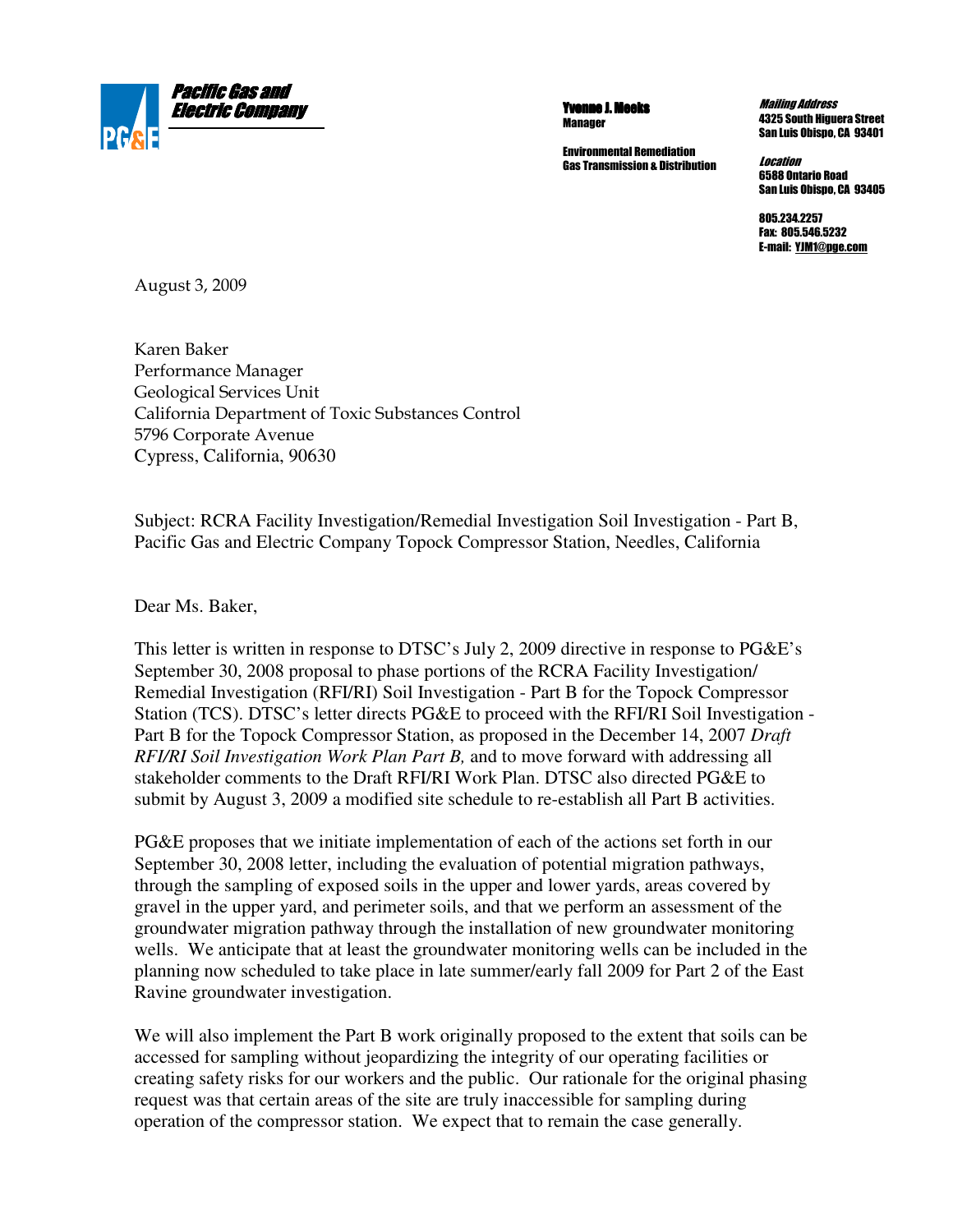Ms. Karen Baker Page 2 August 3, 2009

However, there has been a significant development subsequent to PG&E's September 30, 2008 phasing proposal which could have an impact on the conduct of Part B soil investigations at Topock. The Mojave Desert Air Quality Management District has informed PG&E that by the end of 2009 they plan to adopt a rule requiring the achievement of federal Reasonably Available Control Technology for internal combustion engines located in the northeastern portion of San Bernardino County, including the location of the Topock Compressor Station. This rule will require a significant reduction in emission of oxides of nitrogen from the compressors at the Topock Compressor Station. PG&E expects the new rule will require PG&E to perform substantial modifications to the operating equipment at Topock, which may alter the existing footprint of the Station facilities. We are currently assessing various means to achieve compliance with the expected new rule. We anticipate that we will know the extent of potential physical changes to the Station facilities by February 2010. At that time, we will be in a position to identify whether and when areas that are now inaccessible may become available for sampling and other characterization.

Given this pending rule, PG&E respectfully requests that we defer implementation of Part B soil sampling at currently inaccessible locations within the station footprint until after February, 2010. This brief deferral will allow us to make any necessary modifications to the original Part B workplan to reflect any new areas that may become accessible as a result of the upcoming air quality compliance work.

Included in the actions PG&E would take now would be to provide documentation to DTSC of measures PG&E has taken to ensure worker health and safety at Topock. As we have made clear before, PG&E is committed to the safety of all our workers across all job functions, and thus we have in place a comprehensive program of safe practices to ensure that workers are properly protected from site hazards at all work sites. The existing safe work practices related to the presence of soil contaminants at the Topock Compressor Station are currently being reviewed and updated to incorporate additional site information. We are willing to provide DTSC with documentation of these updated safety practices when they are completed.

It bears mentioning that sole jurisdiction to regulate workplace safety issues at the Topock Compressor Station is held by the California Division of Occupational Safety and Health (Division), which retains jurisdiction over workplace safety for public utilities pursuant to the Cal/OSHA program under the California Labor Code. Because employment safety issues are solely within the jurisdiction of the Division, PG&E is legally obligated to manage its employment safety obligations through interaction with the Division.

Finally, we note that DTSC's response to our request to phase the Part B work represents an abrupt shift from what we had understood the Department's position to be at the time of the proposal and in all the months following. While we are certainly prepared to comply with your directive—as has been our practice throughout this project—we hope that together we can foster a spirit of mutual trust that would enable regular communications to take place on upcoming decisions of such importance.